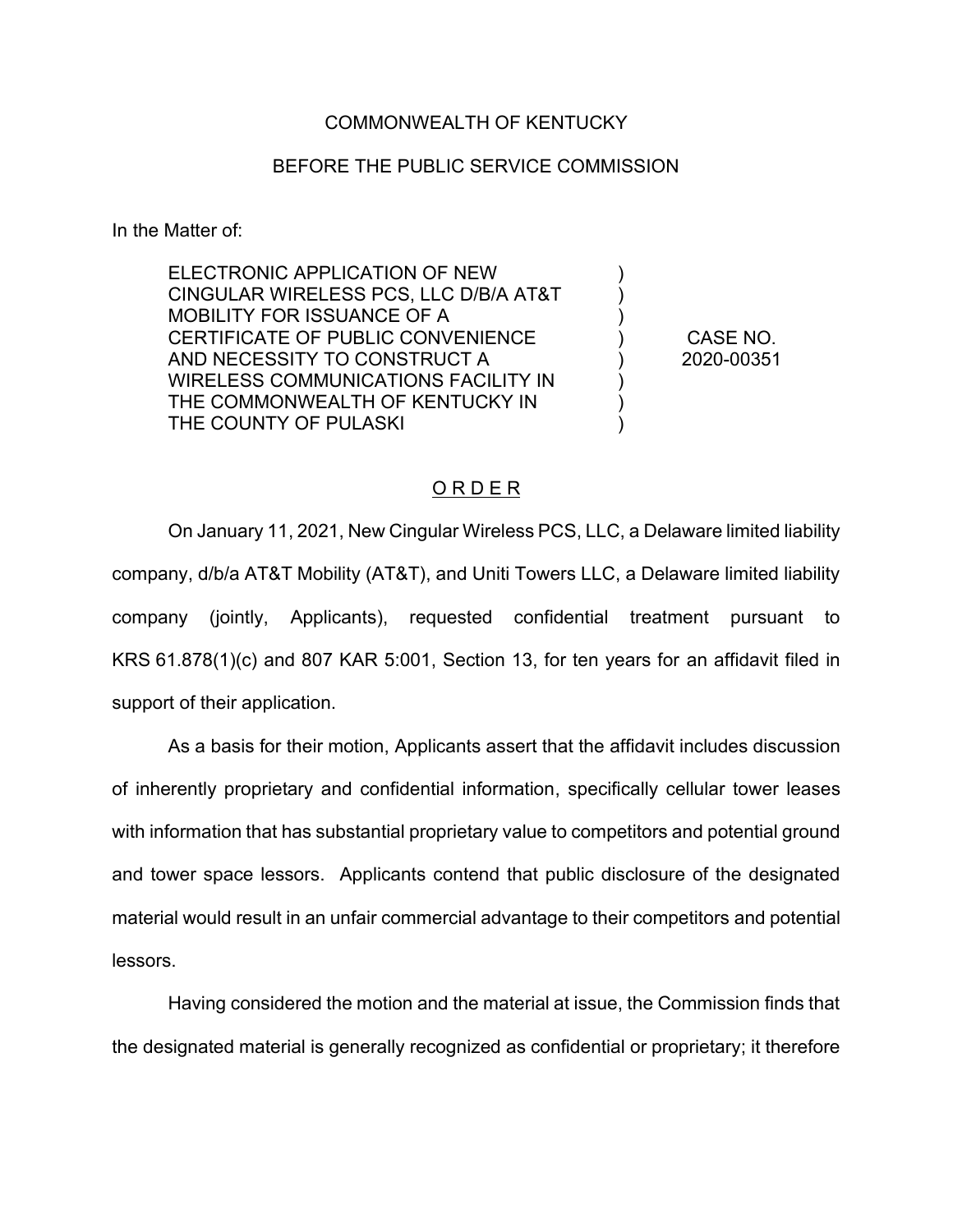meets the criteria for confidential treatment and is exempted from public disclosure pursuant to KRS 61.878(1)(c) and 807 KAR 5:001, Section 13.

IT IS THEREFORE ORDERED that:

1. Applicants' motion for confidential treatment is granted.

2. The designated material granted confidential treatment by this Order shall not be placed in the public record or made available for public inspection for ten years or until further Order of this Commission.

3. Use of the designated material granted confidential treatment by this Order in any Commission proceeding shall comply with 807 KAR 5:001, Section 13(9).

4. Applicants shall inform the Commission if the designated material granted confidential treatment by this Order becomes publicly available or no longer qualifies for confidential treatment.

5. If a nonparty to this proceeding requests to inspect the material granted confidential treatment by this Order and the period during which the material has been granted confidential treatment has not expired, Applicants shall have 30 days from receipt of written notice of the request to demonstrate that the material still falls within the exclusions from disclosure requirements established in KRS 61.878. If Applicants are unable to make such demonstration, the requested material shall be made available for inspection. Otherwise, the Commission shall deny the request for inspection.

6. The Commission shall not make the requested material available for inspection for 30 days from the date of service of an Order finding that the material no longer qualifies for confidential treatment in order to allow Applicants to seek a remedy afforded by law.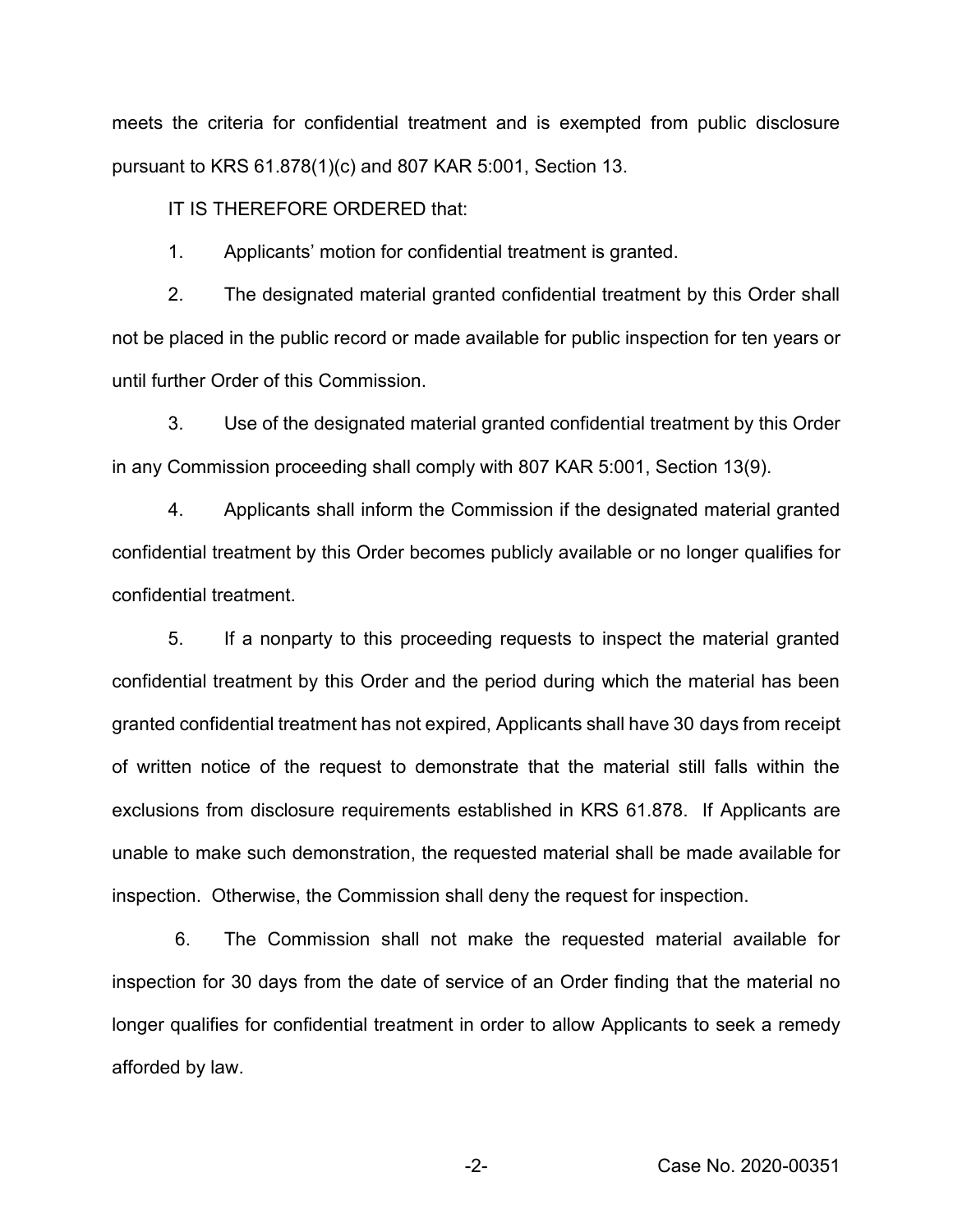By the Commission



ATTEST:

 $^{\prime}$  fridwell

Executive Director

Case No. 2020-00351